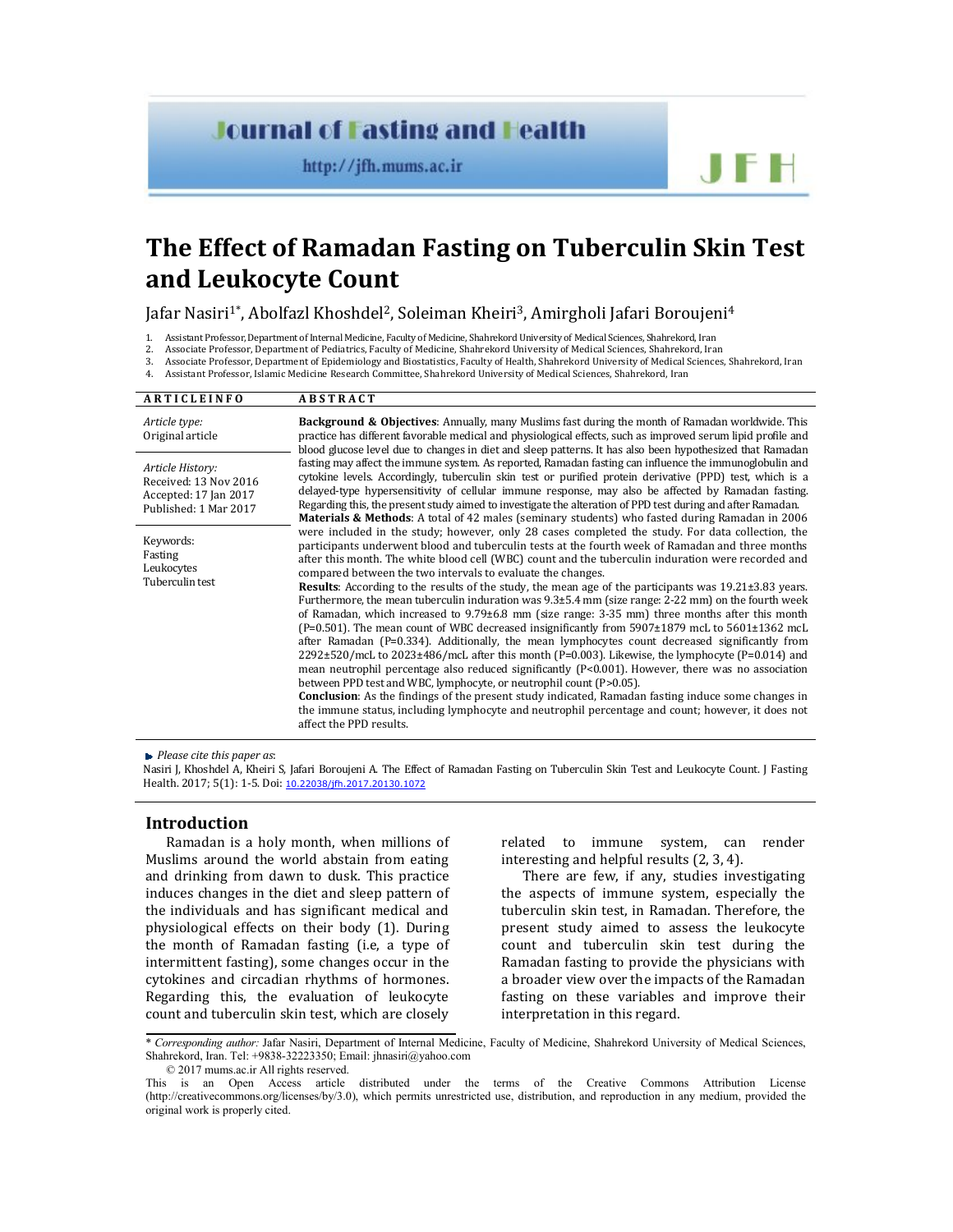Tuberculosis (TB) is a globally prevalent infectious disease that annually infects and kills millions of people around the world (5). Tuberculin purified protein derivative (PPD) is currently the most available skin test for the diagnosis of TB. This test, which highly depends on the delayed-type hypersensitivity and cellular immune response, checks for either current infection with Mycobacterium or history of TB vaccination (6). Consequently, any condition that alters the body immunity, such as rheumatoid arthritis or immunosuppressive agents, may change the PPD reaction (7).

Some studies have observed no changes in the circulating immune complexes after Ramadan fasting (8). However, other studies have reported decreased immunoglobulin G (within normal range) and increased lymphocytes (9), along with slight changes in the mean level of cytokines (interleukins) (10-17). Regarding the proposed effects of Ramadan fasting on the body immunity and the dependence of PPD to the cellular immunity, investigation of possible alteration of PPD during or after Ramadan is essential. Nevertheless, few studies have investigated the impacts of Ramadan fasting on the alteration of PPD response (13). As a result, we aimed to investigate the possible variations of PPD test during and after Ramadan fasting.

### **Material and methods**

#### *Study design*

A total of 42 males who fasted during one month of Ramadan were included in the present study using the convenience sampling method. Out of the included participants, 14 subjects were excluded from the study due to infection with chickenpox-herpes zoster- (one case) and not referring for the follow-up after Ramadan (13 cases). As a result, this study was conducted on 28 participants during October 2006-January 2007.

For ensuring that the participants will hold onto fasting, they were selected from the seminary students of Borujen in Chaharmahal and Bakhtiari, Iran. The healthy seminary students who fasted during the whole month of Ramadan and were willing to participate in the study were included in the study. On the other hand, the students who had acute viral and autoimmune diseases or used immunosuppressant drugs, and those who discontinued the protocol of the study were excluded from the study.

The tuberculin test was performed for all the participants, and their blood samples were collected at the fourth week of Ramadan and three months after Ramadan. For the purpose of the study, 2 ml of venous blood sample was taken from all the subjects in a sitting position from the medial cubital vein on the left hand in the morning. The blood samples were kept in citrated tubes including ethylenediaminetetraacetic acid and immediately sent to the laboratory. Subsequently, the samples were analyzed for white blood cells (WBC) count using Colter device (Sysmex KX21, made in Japan).

For tuberculin test, the anterior surface of the forearm was prepared with alcohol swab; then, 5 units (0.1 ml) of PPD solution was injected intradermally. The injection was performed using an insulin syringe (1/2 inch, 27 gauge). The test was read at 72 h, and the diameter of skin induration was measured in millimeters in the transverse dimension (i.e., perpendicular to the long axis of the forearm). The tuberculin test was considered positive when the skin reaction was greater than 10 mm.

#### *Ethical considerations*

The protocol of the present study was approved by the Shahrekord University of Medical Sciences. The design and objectives of the study were explained to all participants and the written informed consent was obtained from those who were willing to participate in the study. In addition, they were clarified about the possibility to leave the study whenever they wished to.

#### *Statistical analysis*

For the quantitative variables, the results were presented as mean and standard deviation. Additionally, the continuous variables were compared using paired t-test, and Wilcoxon signed-rank test. Tuberculin test positivity was compared by McNemar's test. The data analysis was performed though the SPSS version 11.5 (SPSS Inc., Chicago, IL). P-values of 0.05 or less were considered statistically significant.

#### **Results**

According to the results of the study, the mean age of the participants was 19.21±3.83 years (age range: 14-35 years). Furthermore, the mean tuberculin induration was 9.3±5.4 mm (size range: 2-22 mm) at the fourth week of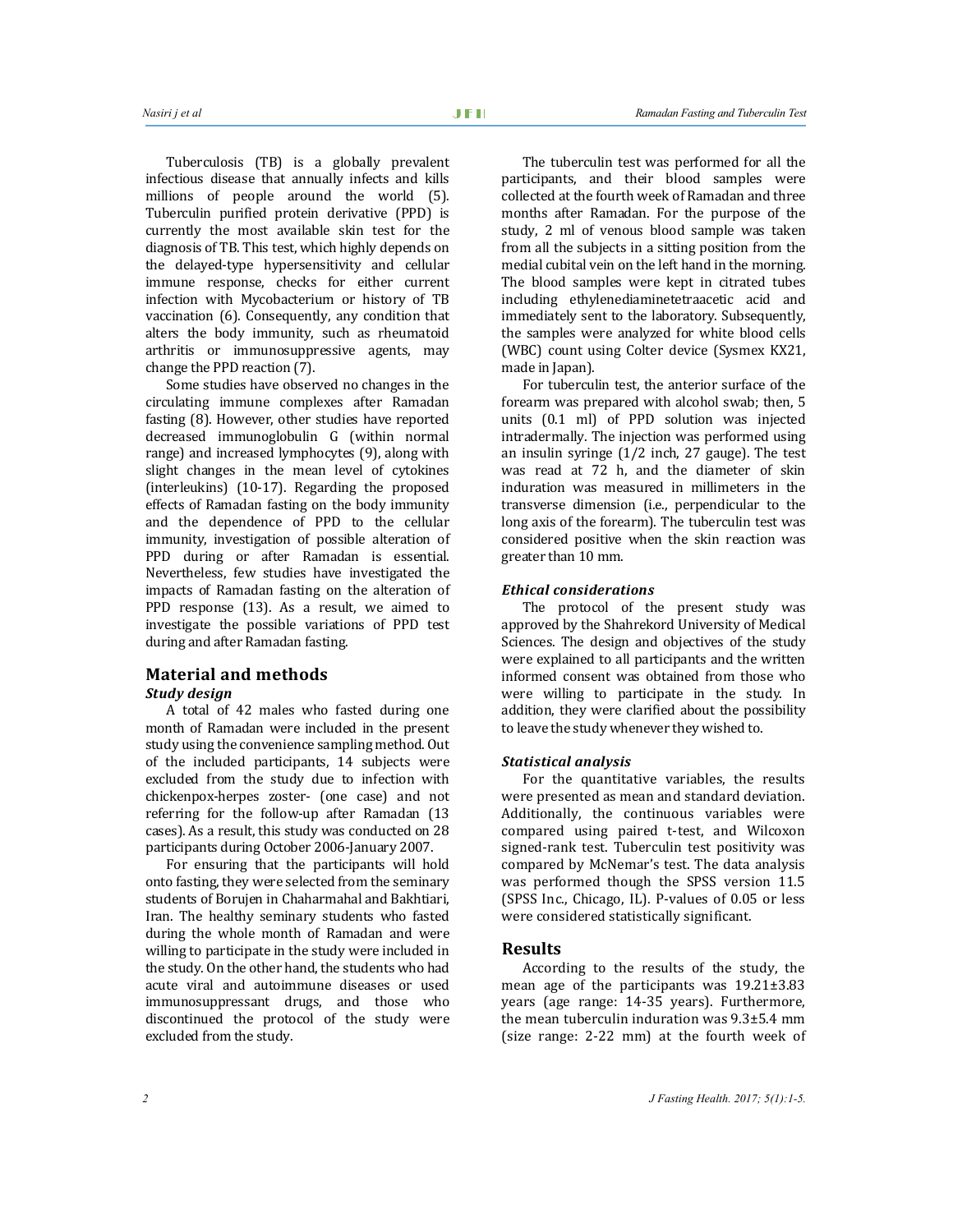| <b>Table 1.</b> Comparison of the results of PPD and leukocytes between two measurement times |  |
|-----------------------------------------------------------------------------------------------|--|
|-----------------------------------------------------------------------------------------------|--|

| Variable                | At fourth week of Ramadan (Mean±SD) | Three months after Ramadan (Mean±SD) | P-value      |
|-------------------------|-------------------------------------|--------------------------------------|--------------|
|                         | or N $(%)$                          | or N $(%)$                           |              |
| PPD induration          | $9.3 \pm 5.4$                       | $9.79 \pm 6.8$                       | 0.501        |
| PPD positivity          | 11(39.3)                            | 9(32.1)                              | 0.774        |
| Leukocyte count         | 5907±1879                           | 5601±1362                            | 0.334        |
| Lymphocyte count        | 2292±520                            | $2023 \pm 486$                       | 0.003        |
| Lymphocyte (percentage) | $40.69 \pm 9.57$                    | $36.3 \pm 6.45$                      | 0.014        |
| Neutrophil (percentage) | $50.03 \pm 10.56$                   | $61.17 \pm 6.17$                     | ${}_{0.001}$ |

Ramadan, which increased insignificantly to 9.79±6.8 mm (size range: 3-35 mm) three months after this period (P=0.501) (Table 1). In addition, the tuberculin test was positive in 39.3% and 32.1% of the participants at the fourth week of Ramadan and three months after Ramadan (P=0.774), respectively. Totally, 13 (46.4%) and 15 (53.6%) participants had a maximum of 3 mm and more than 3 mm induration change in the tuberculin test.

The mean of WBC count decreased from 5907±1879 mcL (range: 3400-11800 mcL) to 5601±1362 mcL (range: 3600-9200 mcL) after Ramadan; however, it was not statistically significant (P=0.334). Additionally, the mean lymphocytes count significantly decreased from 2292±520 mcL (range: 1200-3400 mcL) to 2023±486 mcL (range: 1200-3200 mcL) after Ramadan (P=0.003) (Table 1). Likewise, the mean of lymphocyte and neutrophil percentages reduced from 40.69±9.57% to 36.30±6.45% (P=0.014) and 51.03±10.56% to 61.17±6.17% (P<0.001), respectively (Table 1). Furthermore, no association was indicated between the PPD test and WBC count, lymphocyte, or neutrophil count (P>0.05).

#### **Discussion**

The results of the present study indicated a significant decrease in the lymphocyte and neutrophil count and percentage after Ramadan, compared to the last week of Ramadan. However, no relationship was indicated between these variables and the PPD results. In addition, the changes in the PPD results was not statistically significant.

In a study carried out by Rahmani and Zarei, PPD variation (before and after Ramadan) was compared between 25 non-fasting control students and 36 male students who had the same age range as our participants. They observed a significant increase in the PPD induration in the fasting group (18), which is inconsistent with the results of the present study. This discrepancy

between the findings might be due to the employment of different periods for PPD measurement.

Furthermore, in the present study, we measured PPD at the end of Ramadan with a three-month interval to minimize the booster phenomenon, while in the aforementioned study, the PPD was measured just before and after Ramadan, and a control group was used to minimize the booster phenomenon. Another reason for this disagreement can be ascribed to the possibility that the results of the mentioned study were affected by some factors as the researchers did not specify how they were able to find a Muslim control group who did not fast without medical conditions, they also did not indicate whether all indurations were read by the same person.

TB is one of the most important infectious diseases that is still common in today's world and annually kills millions of people around the world (10). The PPD test is a sensitive and specific test, which is considered the gold standard diagnostic tool. Nevertheless, the positivity of the skin reaction depends on several factors, including patient's age, lifestyle, and medical or environmental risk factors (14). Accordingly, the reports about the results of this test might be biased in some studies. To eliminate the interobserver bias, the health staff who reads the induration must be well trained (15). Regarding this, in the current study, all the PPD tests were performed by one professional to minimize this possible bias. In addition, the delayed-type hypersensitivity that forms the induration is affected by the immunologic characteristics of the participants. Therefore, we excluded all the immunosuppressed participants to minimize such bias in the current study. Consequently, the comparison between studies can be only performed in case of the similarity between the study conditions. Therefore, it is necessary that further studies evaluate the effect of Ramadan on PPD, and metaanalysis studies review this issue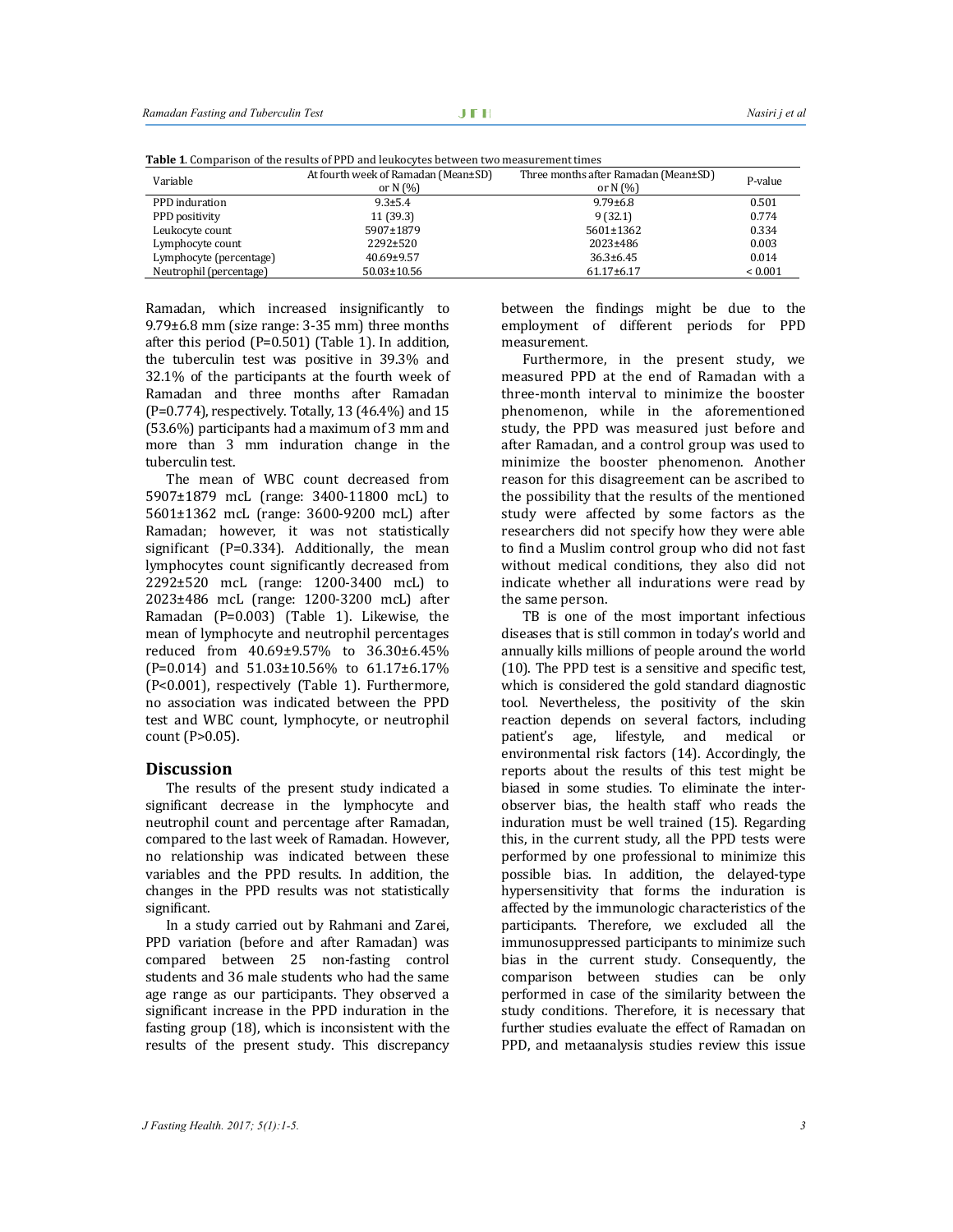since there are few studies in this regard.

Another objective of the present study was the investigation of WBC changes due to Ramadan fasting. There are contradictory findings in terms of the effect of Ramadan on leukocyte count in the literature. Consistent with the present study, some studies have indicated no significant change in the WBC count after Ramadan fasting in spite of the identification of small changes in other serum parameters (15, 16, 17). On the other hand, some studies have reported increased leukocytes, like a study conducted by Nematy et al. investigating the effect of Ramadan fasting on several serum parameters in 82 male and female patients with coronary artery disease (18).

Likewise, Askari et al. compared a fasting asthmatic group with a non-fasting control group and reported increased monocyte counts (19). However, Chaouachi et al. revealed insignificant changes in the leukocyte cell count (i.e., neutrophils and lymphocytes) before, during, and after Ramadan despite observing significant changes in other parameters, such as C-reactive protein, haptoglobin, immunoglobulin A, and thyroid hormones that indicate alterations in body immunity due to Ramadan fasting (11).

Furthermore, Faris et al. reported decreased total leukocyte count and lymphocyte after Ramadan, compared to before this period (12). It should be mentioned that WBC can easily be affected by minor infections or inflammations, and this issue might have caused the discrepancies between the results of these studies. Moreover, these studies might not be easily comparable due to the different characteristics of the participants, including the underlying immunologic status, physical activity, and economic status. Additionally, the fact that the meals, which fasting people eat within a study cannot be controlled may also play a role in the inconsistency between the findings of these studies.

The current study included several strengths, including controlling the interobserver bias by using the same expert for examining and reporting the PPD tests in all participants. In addition, the three month follow-up minimized the possible booster phenomenon of PPD. Furthermore, we tried to select the participants from the seminary students in order to minimize the confounding effect of economic status, physical activity, and diet.

Nevertheless, the results of the present study

might be affected by some limitations. Firstly, the results could not be compared with a matched control group since it was not possible to find a group of students without medical conditions who did not fast (as Ramadan fasting is a religious obligation for all Muslims). Secondly, the sample size of the present study was relatively small. Thirdly, the present study only included male participants, which limited the generalizability of results to general population. Regarding this, future multicentric studies are recommended to consider these factors using a larger sample size to determine the pure effect of Ramadan fasting on PPD and leukocyte count.

#### **Conclusion**

As the findings of the present study indicated, Ramadan fasting does not alter PPD results; however, it can significantly decrease the lymphocyte and neutrophil percentage and count.

#### **Acknowledgments**

We thank Shahrekord University of Medical Sciences for financial support.

#### **References**

- 1. Laway BA, Ashraf H. Basic rules of Ramadan: a medico-religious perspective. J Pak Med Assoc. 2015; 65(5 Suppl 1):S14-7.
- 2. Trepanowski JF, Bloomer RJ. The impact of religious fasting on human health. Nutr J. 2010; 9(1):57.
- 3. Azizi F. Islamic fasting and health. Ann Nutr Metab. 2010; 56(4):273-82.
- 4. Meo SA, Hassan A. Physiological changes during fasting in Ramadan. J Pak Med Assoc. 2015; 65(5) Suppl 1):S6-14.
- 5. World Health Organization. Global tuberculosis control: surveillance, planning, financing: WHO report 2006. Geneva: World Health Organization; 2006.
- 6. Huebner RE, Schein MF, Bass JB Jr. The tuberculin skin test. Clin Infect Dis. 1993; 17(6):968-75.
- 7. Hatemi G, Melikoglu M, Fresko I, Masatlioglu S, Tascilar K, Yazici H. Infliximab does not suppress the tuberculin skin test (purified protein derivative). J Rheumatol. 2007; 34(3):474-80.
- 8. Latifynia A, Vojgani M, Abofazeli T, Jafarieh H. Circulating immune complex during Ramadan. J Ayub Med Coll Abbottabad. 2007; 19(2):15-8.
- 9. Develioglu ON, Kucur M, Ipek HD, Celebi S, Can G, Kulekci M. Effects of Ramadan fasting on serum immunoglobulin G and M, and salivary immunoglobulin A concentrations. J Int Med Res. 2013; 41(2):463-72.
- 10. Mohammed KI, Mahmood MM. Effect of Ramadan

*4 J Fasting Health. 2017; 5(1):1-5.*